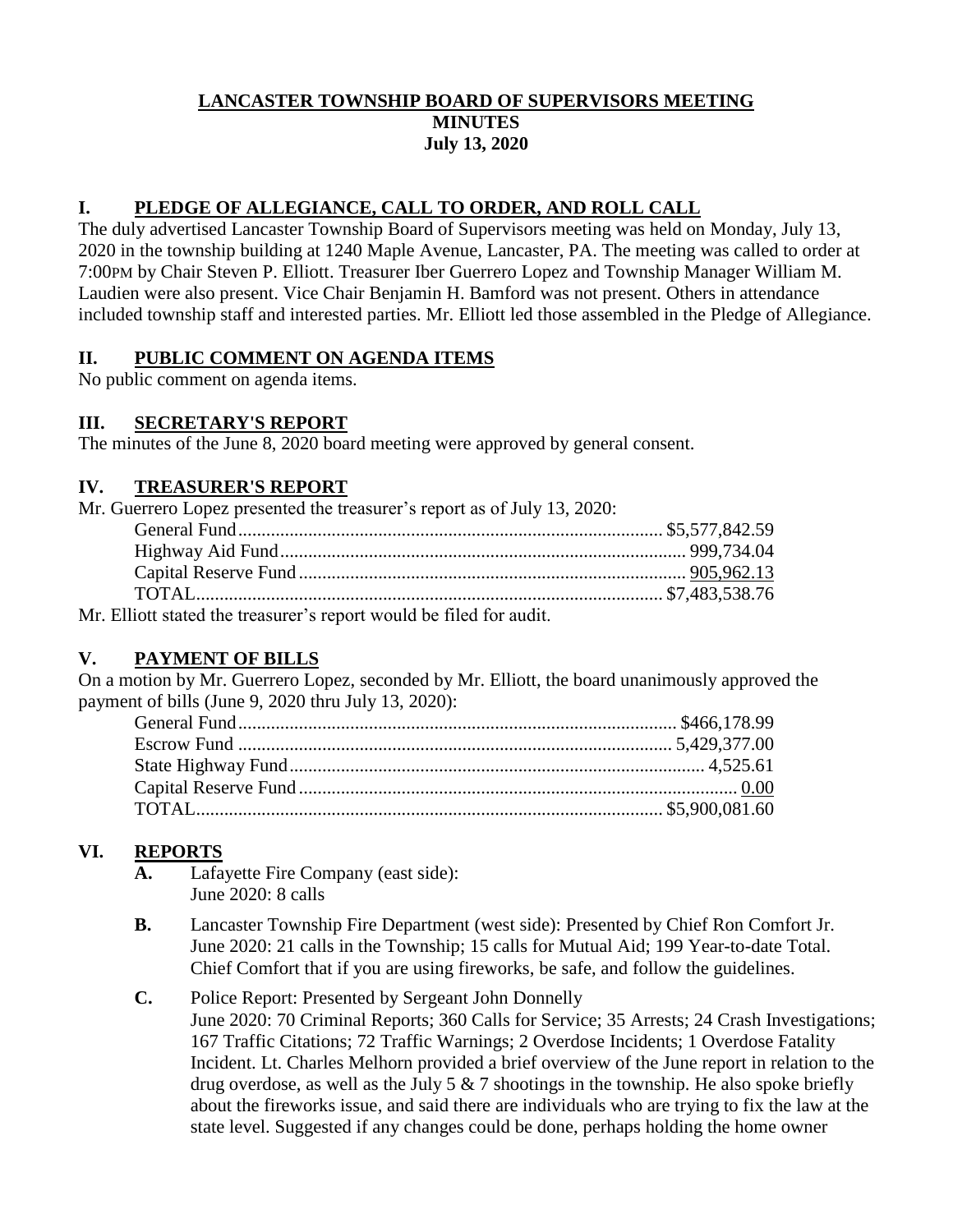responsible would have a better effect. If neighbors reporting the incidents could provide location, that would be helpful.

- **D.** Recycling Report: May 2020: 26.32% and June 2020: 21.98%
- **E.** Sewer/Other Reports: Reports are available on the township website. Printed copies are also available at the township office during business hours for a nominal fee.

#### **WORKSHOP REPORTS**

The following departments presented updates to the board:

- Planning & Zoning
- Township Engineer
- Public Works
- Township Manager

#### **VII. ANNOUNCEMENTS**

- **A.** Historical Commission Meeting: Monday, August 3, 2020 at 6:30PM.
- **B.** Next Board of Supervisors Meeting: Monday, August 10, 2020 at 7:00 PM, and will take place at the Maple Grove Community Building at 1420 Columbia Avenue.

#### **VIII. OLD BUSINESS**

No old business

#### **IX. PLANNING AND ZONING BUSINESS**

- **A. LTPC 297 – 1429 Marietta Avenue – Stormwater Management Site Plan** Mr. Guerrero Lopez moved, Mr. Elliott seconded, and the board unanimously approved a Stormwater Management Site Plan for LTPC 297, 1429 Marietta Avenue, including the following modification requests, and conditioned upon township engineer Ben Webber's May 19, 2020, review letter:
	- o Stormwater Management Ordinance (SWMO) Section 229-36.4.C(1) Minimum width of easements.
	- o SWMO Section 229-46.4(a)[4] Minimum pipe diameter.
	- o SWMO Section 229-46.11 Inlets or manholes at changes in pipe direction.

At their meeting on June 16, 2020, the Lancaster Township Planning Commission recommended approval of this plan, including waivers, conditioned upon Ben Webber's May 19, 2020, review letter.

#### **B. LTPC 255 – Lancaster Country Day School – Post-Construction Modification Requests**

Mr. Guerrero Lopez moved, Mr. Elliott seconded, and the board unanimously approved the Post-Construction Modification Requests for LTPC 255, Lancaster Country Day School, as follows, and conditioned upon township engineer Ben Webber's May 21, 2020, review letter.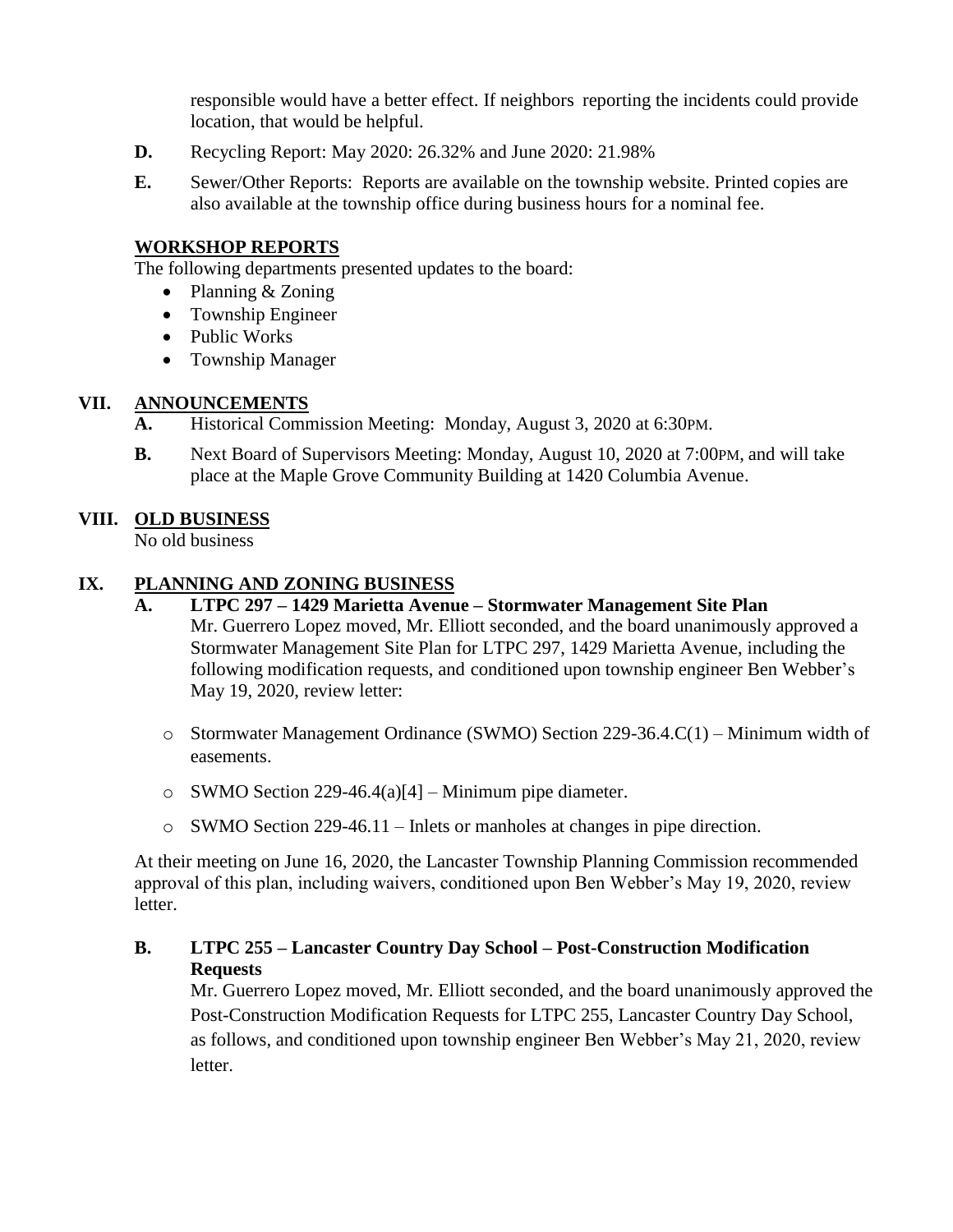- o Subdivision and Land Development Ordinance (SALDO) Section 602.1.K Minimum cross-slope of 2%.
- o SALDO Section 607.F.6 Street tree spacing.
- o Stormwater Management Ordinance (SWMO) Section 229-46.4(a)[2] Minimum pipe slope.
- $\circ$  SWMO Section 229-46.4(a)[3] Minimum pipe cover.

At their meeting on June 16, 2020, the Lancaster Township Planning Commission recommended approval of these modifications, conditioned upon Ben Webber', May 21, 2020, review letter.

**C. LTPC 255 – Lancaster Country Day School – Financial Security Reduction** Mr. Guerrero Lopez moved, Mr. Elliott seconded, and the board unanimously approved a request from Brent Good, ELA Group, Inc., on behalf of Lancaster Country Day School, for a release of the financial security for the Subdivision and Land Development Plan for LTPC 255, Lancaster Country Day School, in the amount of \$76,127.92. The request was submitted via a letter dated May 15, 2020. In his letter dated June 18, 2020, township engineer Ben Webber recommended the township completely release the financial security.

## **D. LTPC 284 – 122 City Mill Rd – Financial Security Reduction**

Mr. Guerrero Lopez moved, Mr. Elliott seconded, and the board unanimously approved a request from Ben Craddock, Lancaster Civil Engineering Co., on behalf of Allon Lefever, for a release of the financial security for the Stormwater Management Site Plan for LTPC 284, 122 City Mill Road, in the amount of \$4,891.24. The request was submitted via an email dated June 22, 2020. In his letter dated June 25, 2020, township engineer Ben Webber recommended the township completely release the financial security.

#### **E. LTPC 185 – 1521 Ridge Road – Financial Security Reduction**

Mr. Guerrero Lopez moved, Mr. Elliott seconded, and the board unanimously approved a request from Donald Diller, Kreider and Diller, for the release of the financial security for the Final Subdivision Plan for LTPC 185, 1521 Ridge Road, in the amount of \$17,899.20. The request was submitted via a letter dated June 10, 2020. In his letter dated June 18, 2020, township engineer Ben Webber recommended the township completely release the financial security.

#### **F. City of Lancaster Temporary Easement on Lancaster Township Land**

Mr. Guerrero Lopez moved, Mr. Elliott seconded, and the board unanimously approved a Temporary Construction Right-of-Way and Easement Agreement with the City of Lancaster to allow for the replacement of a gravity sewer pipe on the property located at 1357 Meadowcreek Lane.

## **G. LTPC 200 – Shepherd Family LP (1403 & 1405 West View Drive) Financial Security Reduction**

Mr. Guerrero Lopez moved, Mr. Elliott seconded, and the board unanimously approved a request from Ronald Shepherd II, Shepherd Family Limited Partnership, for the release of the financial security for the Final Subdivision Plan for LTPC 200, 1403 & 1405 West View Drive, in the amount of \$16,065.17. The request was submitted via a letter dated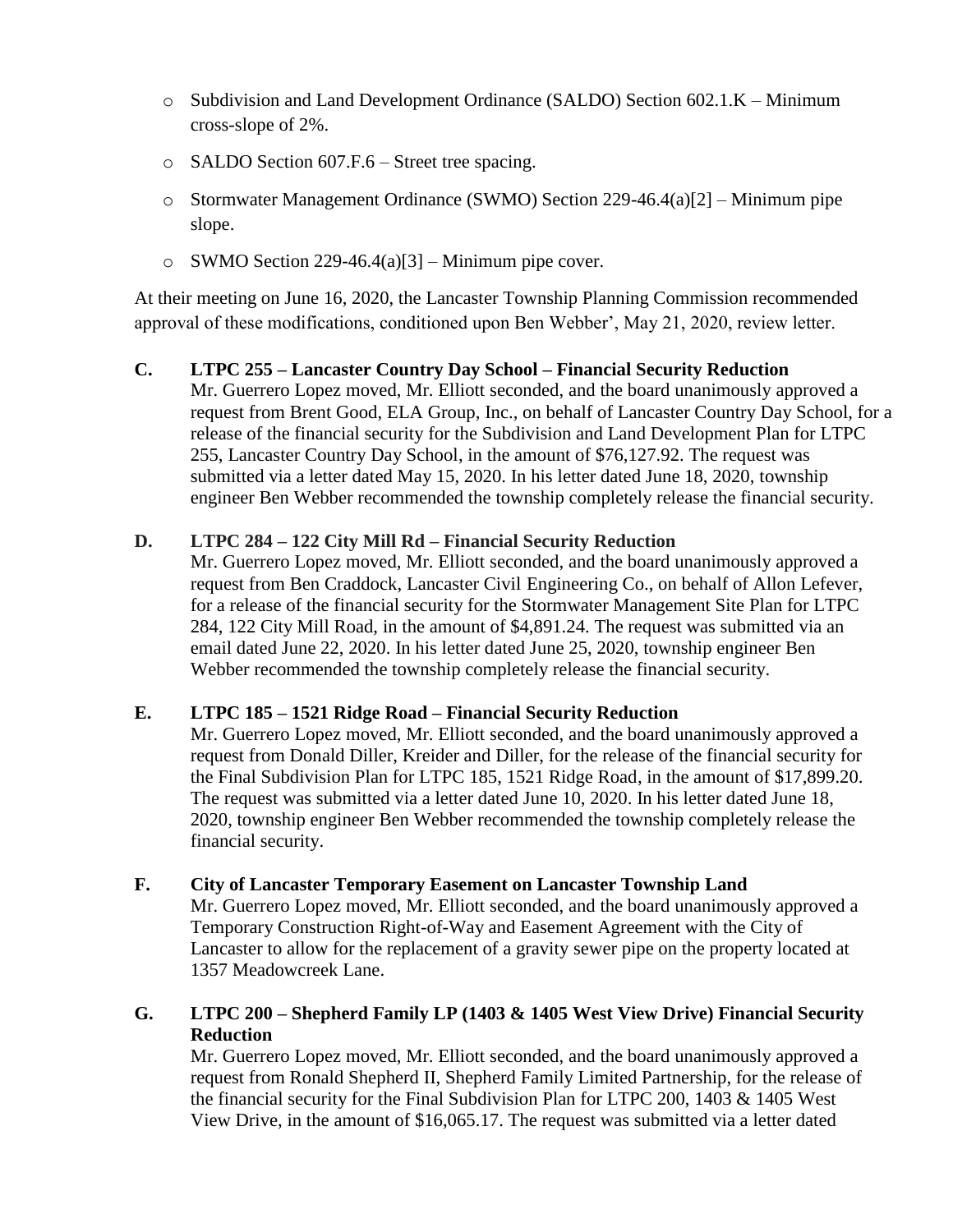June 10, 2020. In his letter dated June 29, 2020, township engineer Ben Webber recommended the township completely release the financial security.

### **X. NEW BUSINESS**

## **A. Resolution 2020-10 – Accepting Dedication**

Mr. Guerrero Lopez moved, Mr. Elliott seconded, and the board unanimously approved Resolution 2020-10 for accepting dedication of Waypoint Drive, Crown Colony Drive, Farm Lane, Southbrook Drive, and Water Leaf Road.

#### **B. Leaf Collection Bids**

Mr. Guerrero Lopez moved, Mr. Elliott seconded, and the board unanimously awarded the Lancaster Township three-year leaf collection contract beginning September 2020, to Ly Services.

## **C. Recognition of Township Resident - Judy Veser**

Mr. Guerrero Lopez moved, Mr. Elliott seconded, and the board unanimously recognized Lancaster Township resident Judy Veser for her outstanding public service to her neighbors and community. During the Covid-19 pandemic, Ms. Veser provided outdoor exercise classes at Southern Village.

## **D. Presentation of Township Progress on the MS4 Program**

Township engineer Ben Webber presented the township's annual MS4 status update. The board of supervisors acknowledged and accepted the presentation. A copy of the presentation is attached to the minutes as part of the official record.

## **XI. GUEST RECOGNITION AND PARTICIPATION**

Leslie Homer-Cattell, Watson Avenue: New to Lancaster Township. Was happy to read that the local contracted police (Manheim Township) had taken a stance against the killing of George Floyd, and asked some general questions regarding the renewal of a contract, how the police handle certain situations, the diversity of the force, de-escalation cases, etc. Mr. Laudien said that contract discussions would be coming up and that the township has been invited to participate in some of the discussions related to those other topics. Lt. Melhorn also provided some information on the police department.

Vincent Sarmento, Columbia Avenue: Stated you're in good hands with the police department.

Chief Ron Comfort, Jr.: Suggested that changes be made to the township ordinance regarding fireworks. The night of 4<sup>th</sup> of July was terrible. Look into making anything that launches in the air not be allowed. Mr. Laudien said we will continue to look for solutions. The LIMC is going to send a letter to the state asking to get fireworks outlawed again.

Ben Webber, Township Engineer: *Recalling our Township's History* - Mr. Webber gave a presentation on the Almshouse. The presentation is available on the township website <http://www.twp.lancaster.pa.us/recalling-lancaster-townships-history>